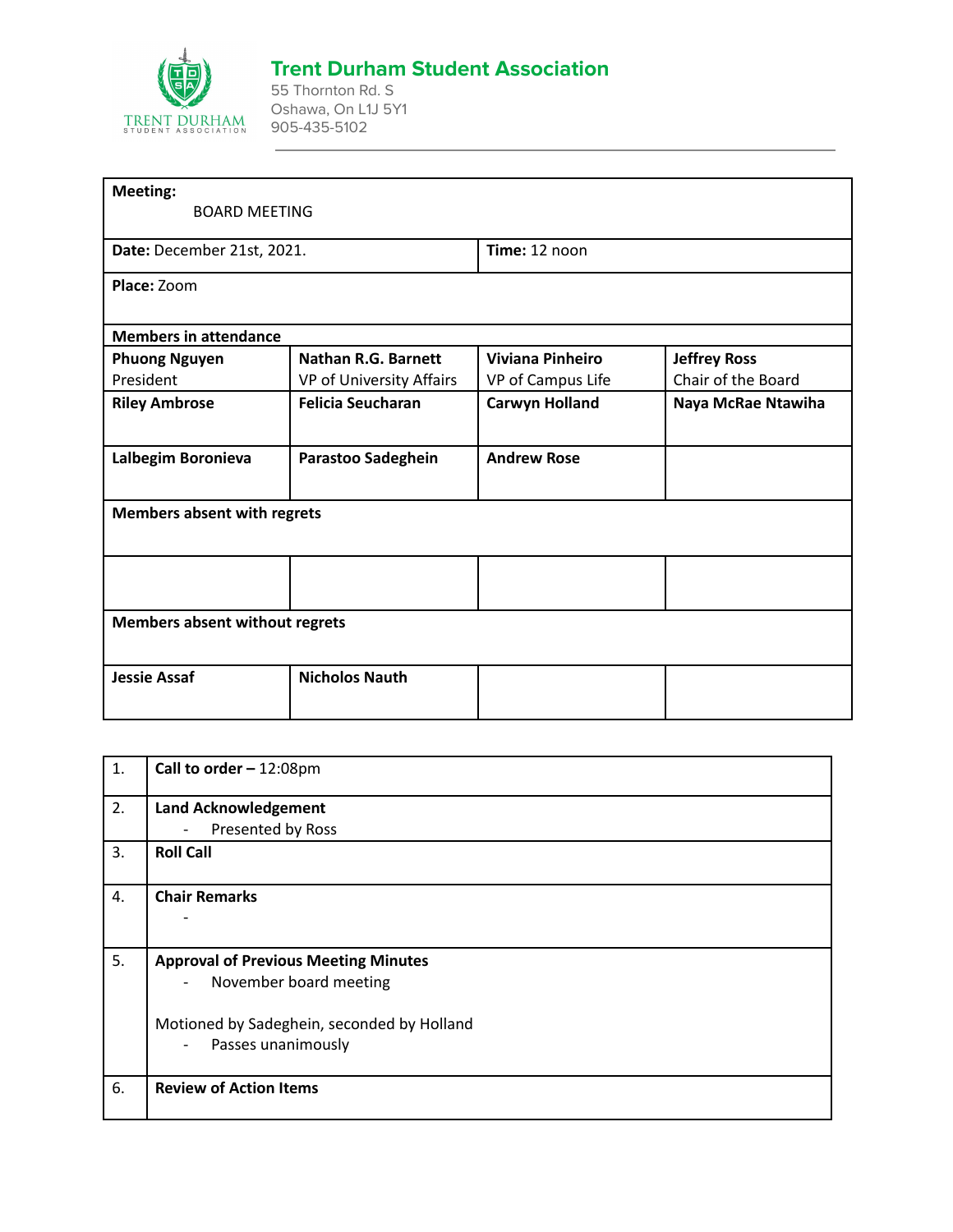

|     | None                                                                                                                                                                                                                              |
|-----|-----------------------------------------------------------------------------------------------------------------------------------------------------------------------------------------------------------------------------------|
| 7.  | <b>Call for New Business</b>                                                                                                                                                                                                      |
|     | Holland to add a discussion item "Proclamation in Support of the Decade"<br>$\bullet$<br>Ambrose to add a discussion item "COVID corner"<br>Motioned by Sadeghein, seconded by Amborse to approve amendment<br>Passes unanimously |
|     |                                                                                                                                                                                                                                   |
| 8.  | <b>Approval of Agenda</b>                                                                                                                                                                                                         |
|     | (Ross left at 12:15, due to internet connection)                                                                                                                                                                                  |
|     | Motioned by Sadeghein, seconded by Pinheiro                                                                                                                                                                                       |
|     | Passes unanimously<br><b>Declaration of Conflict of Interest</b>                                                                                                                                                                  |
| 9.  |                                                                                                                                                                                                                                   |
|     | The Executives (Nguyen, Barnett, Pinheiro) for exec transition document.                                                                                                                                                          |
| 10. | <b>Executive Updates</b>                                                                                                                                                                                                          |
|     | Overview of exec updates (Attached in board drives)                                                                                                                                                                               |
|     | The three executives gave an update of what they have been working on over the past month.                                                                                                                                        |
| 11. | <b>Board Updates</b>                                                                                                                                                                                                              |
|     | The ORD has not met yet, but a meeting has been scheduled for 23rd of December                                                                                                                                                    |
|     | TDSA CARES is planning to meet again starting in January                                                                                                                                                                          |
|     | TDSA Academics committee has met twice, meetings to start again in January                                                                                                                                                        |
|     | Donation from TDSA Cares has been donated                                                                                                                                                                                         |
|     | Residence council did not meet in December but plans to run more activities in January<br>$\bullet$                                                                                                                               |
| 12  | <b>Policy 16: Job Descriptions</b>                                                                                                                                                                                                |
|     | $\bullet$ that the                                                                                                                                                                                                                |
|     | Barnett spoke about the changes to the Job Description for the Chief Electoral officer                                                                                                                                            |
|     | (CEO).<br>Barnett added e CEO cannot be eligible to apply for chairperson.                                                                                                                                                        |
|     | Ambrose suggested that we change it to "Will not be eligible to apply for chairperson<br>while in the CEO position"                                                                                                               |
|     | Be it resolved that: The TDSA Board of Directors approve the changes to Policy 16: Job                                                                                                                                            |
|     | Description                                                                                                                                                                                                                       |
|     | Moved by Barnet, seconded by Sadeghein                                                                                                                                                                                            |
|     | Motion passes unanimously                                                                                                                                                                                                         |
|     |                                                                                                                                                                                                                                   |
| 13  | <b>Executive Assistant</b>                                                                                                                                                                                                        |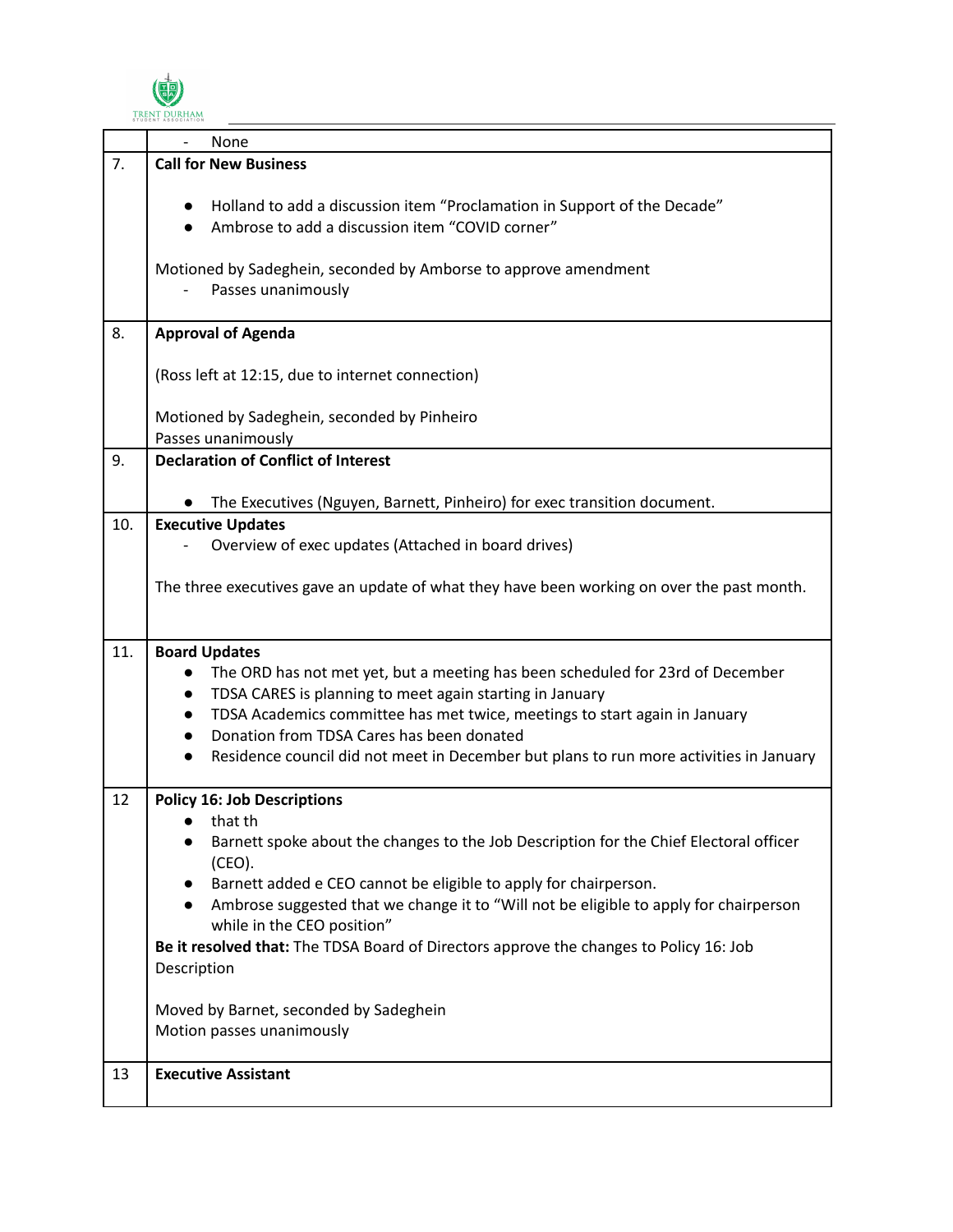

|    | Pinheiro went over why the job was being created: to support the Executive Director                                                                          |
|----|--------------------------------------------------------------------------------------------------------------------------------------------------------------|
|    | and the Vice President Campus Life                                                                                                                           |
|    | Ambrose: Is the reduction in hours for the Events Coordinator Assistant<br>$\bullet$                                                                         |
|    | Pinheiro: That is still up in the air. A discussion will be had in the new year<br>$\bullet$                                                                 |
|    | Phuong: It is indefinite<br>$\bullet$                                                                                                                        |
|    | Ambrose: My main concern is that this person is reporting to two different individuals.<br>$\bullet$                                                         |
|    | The reporting relationship could get complicated easily                                                                                                      |
|    | Nguyen: I think Riley's suggestion makes sense. I would recommend that this person<br>$\bullet$<br>reports directly to the Executive Director                |
|    | Osazuwa: I am happy with that.<br>$\bullet$                                                                                                                  |
|    | Ambrose: I would like to be formalized in writing.<br>$\bullet$                                                                                              |
|    | Nguyen: I just wanted to add, that because we don't have a ton of people in the office it<br>$\bullet$<br>wouldn't be an issue that it has to get formalized |
|    | Ambrose: That makes a lot of sense. If the organization was to grow more, then I would<br>$\bullet$<br>like to see this change made                          |
|    | Ambrose pointed out a clerical error that was fixed<br>$\bullet$                                                                                             |
|    | Ambrose: For example if you were to pull someone with just administrative skills, how<br>$\bullet$                                                           |
|    | would that work?                                                                                                                                             |
|    | (Boronieva left at 12:49pm)                                                                                                                                  |
|    | Nguyen: We pick the best person who fits into the office well                                                                                                |
|    | Be it resolved that: The TDSA Board of Directors approve the executive assistant job description                                                             |
|    | Moved by Pinheiro, seconded by Nguyen<br>$\overline{\phantom{a}}$                                                                                            |
|    | Motion passes unanimously                                                                                                                                    |
|    |                                                                                                                                                              |
| 14 | <b>Election Dates</b>                                                                                                                                        |
|    |                                                                                                                                                              |
|    |                                                                                                                                                              |
|    |                                                                                                                                                              |
|    | Nguyen spoke about the dates for the winter elections. The elections will take place at                                                                      |
|    | the end of February - middle of March.                                                                                                                       |
|    | Ambrose: Can we extend the nomination period and reduce the campaign period                                                                                  |
|    | Barnett: That would require a policy change<br>$\bullet$                                                                                                     |
|    | Ambrose: In that case, I redraw the question.                                                                                                                |
|    | Be it resolved that: The TDSA Board of Directors approve the Winter 2022 Election dates                                                                      |
|    | Moved by Nguyen, seconded by Ambrose<br>$\overline{\phantom{a}}$                                                                                             |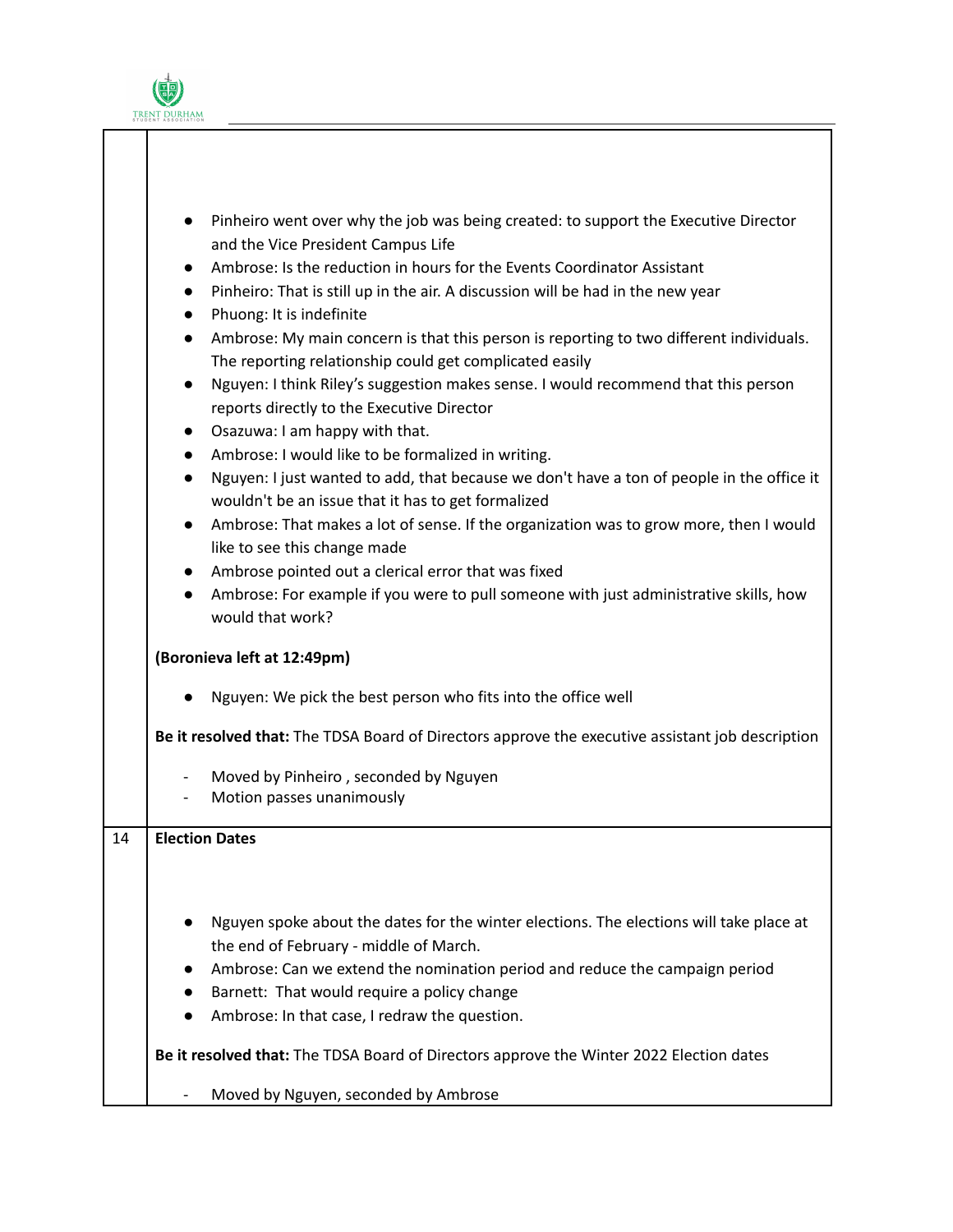

|    | Motion passes unanimously                                                                                                                                                                                                                                                                                                                                                                                                                                                                                                                                                                                                                                                                                                                                                                                                                                                                                                                                                                                                                                                                                                                                                                                                                                                                                                                                                                                                                                                                                                                                                                                                                                                                                                                                                                                                                                                                                                                                                                                                                                                                                                                                                                                                                                                   |  |
|----|-----------------------------------------------------------------------------------------------------------------------------------------------------------------------------------------------------------------------------------------------------------------------------------------------------------------------------------------------------------------------------------------------------------------------------------------------------------------------------------------------------------------------------------------------------------------------------------------------------------------------------------------------------------------------------------------------------------------------------------------------------------------------------------------------------------------------------------------------------------------------------------------------------------------------------------------------------------------------------------------------------------------------------------------------------------------------------------------------------------------------------------------------------------------------------------------------------------------------------------------------------------------------------------------------------------------------------------------------------------------------------------------------------------------------------------------------------------------------------------------------------------------------------------------------------------------------------------------------------------------------------------------------------------------------------------------------------------------------------------------------------------------------------------------------------------------------------------------------------------------------------------------------------------------------------------------------------------------------------------------------------------------------------------------------------------------------------------------------------------------------------------------------------------------------------------------------------------------------------------------------------------------------------|--|
| 15 | <b>Transition Doc Update</b>                                                                                                                                                                                                                                                                                                                                                                                                                                                                                                                                                                                                                                                                                                                                                                                                                                                                                                                                                                                                                                                                                                                                                                                                                                                                                                                                                                                                                                                                                                                                                                                                                                                                                                                                                                                                                                                                                                                                                                                                                                                                                                                                                                                                                                                |  |
|    |                                                                                                                                                                                                                                                                                                                                                                                                                                                                                                                                                                                                                                                                                                                                                                                                                                                                                                                                                                                                                                                                                                                                                                                                                                                                                                                                                                                                                                                                                                                                                                                                                                                                                                                                                                                                                                                                                                                                                                                                                                                                                                                                                                                                                                                                             |  |
|    | (Executive left room at 1pm)                                                                                                                                                                                                                                                                                                                                                                                                                                                                                                                                                                                                                                                                                                                                                                                                                                                                                                                                                                                                                                                                                                                                                                                                                                                                                                                                                                                                                                                                                                                                                                                                                                                                                                                                                                                                                                                                                                                                                                                                                                                                                                                                                                                                                                                |  |
|    |                                                                                                                                                                                                                                                                                                                                                                                                                                                                                                                                                                                                                                                                                                                                                                                                                                                                                                                                                                                                                                                                                                                                                                                                                                                                                                                                                                                                                                                                                                                                                                                                                                                                                                                                                                                                                                                                                                                                                                                                                                                                                                                                                                                                                                                                             |  |
|    | Ambrose: Is this the last time we shall see the document before April?                                                                                                                                                                                                                                                                                                                                                                                                                                                                                                                                                                                                                                                                                                                                                                                                                                                                                                                                                                                                                                                                                                                                                                                                                                                                                                                                                                                                                                                                                                                                                                                                                                                                                                                                                                                                                                                                                                                                                                                                                                                                                                                                                                                                      |  |
|    | Osazuwa: Yes, but as a board you have the ability to request to see it earlier                                                                                                                                                                                                                                                                                                                                                                                                                                                                                                                                                                                                                                                                                                                                                                                                                                                                                                                                                                                                                                                                                                                                                                                                                                                                                                                                                                                                                                                                                                                                                                                                                                                                                                                                                                                                                                                                                                                                                                                                                                                                                                                                                                                              |  |
| 16 | Proclamation - International decade for people of African Descent 2015 - 2024                                                                                                                                                                                                                                                                                                                                                                                                                                                                                                                                                                                                                                                                                                                                                                                                                                                                                                                                                                                                                                                                                                                                                                                                                                                                                                                                                                                                                                                                                                                                                                                                                                                                                                                                                                                                                                                                                                                                                                                                                                                                                                                                                                                               |  |
|    | Holland went over the proclamation and its significance. He has been having discussions<br>with the University.<br>Nguyen: I sent an email in response to this. I ensured Andrew was added to this. One of<br>our goals will be to get the University to support this. For advocacy for increase in<br>diversity among Trent's teaching and support for staff hires, would you want us to have<br>formalized guidelines for the TDSA executive with respect to this?<br>Holland: Yes, I think that would be a good way to go. There are some recommendations<br>$\bullet$<br>coming out from a study to help with this.<br>Barnett: Recommendations should be out within the next few weeks, the idea is to have<br>$\bullet$<br>it published before the budget is done in february.<br>Ambrose: Thank you for bringing this forward. Are there particular areas in which there<br>$\bullet$<br>can be more participation from students of African descent.<br>Holland: Yes I think so. Students from African descents have expressed concerns of not<br>$\bullet$<br>having a fair shot with the TDSA. They feel like there is a barrier to entry. Each<br>organization must have in their outreach to get rid of the barrier affecting black<br>students getting in. There are questions being asked at interviews that would keep black<br>students out of the frame.<br>Ambrose: Are there any metrics that you want to see adopted? Or is this a general<br>$\bullet$<br>principle you want us to take on?<br>Holland: Right now it should be general principle and leave it general, but once<br>$\bullet$<br>recommendations are released I am hoping that there can be metrics and we can work<br>this into the findings.<br>Nguyen: Thanks Carwyn for this. Putting this out in principle makes sense. I think we<br>may want to develop a timeline of how this will work out, in order to be able to vote on<br>this at a future meeting<br>Holland: Yes I understand you Phuong. I propose that we try to get this done by<br>$\bullet$<br>February - just in time for Black history month. It is a shame for University not to<br>embrace the people that you work on - especially people from African descent<br>Holland: Can you please advise on next steps? |  |
|    | Nguyen: What you are looking for is something actionable. I think what we can do is<br>look at the proclamation and have an official language that is easy for students to<br>follow. Once this stance is passed, we need to create a timeline of next steps. Holland,                                                                                                                                                                                                                                                                                                                                                                                                                                                                                                                                                                                                                                                                                                                                                                                                                                                                                                                                                                                                                                                                                                                                                                                                                                                                                                                                                                                                                                                                                                                                                                                                                                                                                                                                                                                                                                                                                                                                                                                                      |  |
|    | Barnett and I can work on this.                                                                                                                                                                                                                                                                                                                                                                                                                                                                                                                                                                                                                                                                                                                                                                                                                                                                                                                                                                                                                                                                                                                                                                                                                                                                                                                                                                                                                                                                                                                                                                                                                                                                                                                                                                                                                                                                                                                                                                                                                                                                                                                                                                                                                                             |  |
| 17 | <b>Covid Corner</b>                                                                                                                                                                                                                                                                                                                                                                                                                                                                                                                                                                                                                                                                                                                                                                                                                                                                                                                                                                                                                                                                                                                                                                                                                                                                                                                                                                                                                                                                                                                                                                                                                                                                                                                                                                                                                                                                                                                                                                                                                                                                                                                                                                                                                                                         |  |
|    | Ambrose: Have the executives received any additional information from the University?                                                                                                                                                                                                                                                                                                                                                                                                                                                                                                                                                                                                                                                                                                                                                                                                                                                                                                                                                                                                                                                                                                                                                                                                                                                                                                                                                                                                                                                                                                                                                                                                                                                                                                                                                                                                                                                                                                                                                                                                                                                                                                                                                                                       |  |
|    | Nguyen: No. We are planning on having our activities online for the foreseeable future?                                                                                                                                                                                                                                                                                                                                                                                                                                                                                                                                                                                                                                                                                                                                                                                                                                                                                                                                                                                                                                                                                                                                                                                                                                                                                                                                                                                                                                                                                                                                                                                                                                                                                                                                                                                                                                                                                                                                                                                                                                                                                                                                                                                     |  |
|    | Ambrose: Are there any questions that we want answered?                                                                                                                                                                                                                                                                                                                                                                                                                                                                                                                                                                                                                                                                                                                                                                                                                                                                                                                                                                                                                                                                                                                                                                                                                                                                                                                                                                                                                                                                                                                                                                                                                                                                                                                                                                                                                                                                                                                                                                                                                                                                                                                                                                                                                     |  |